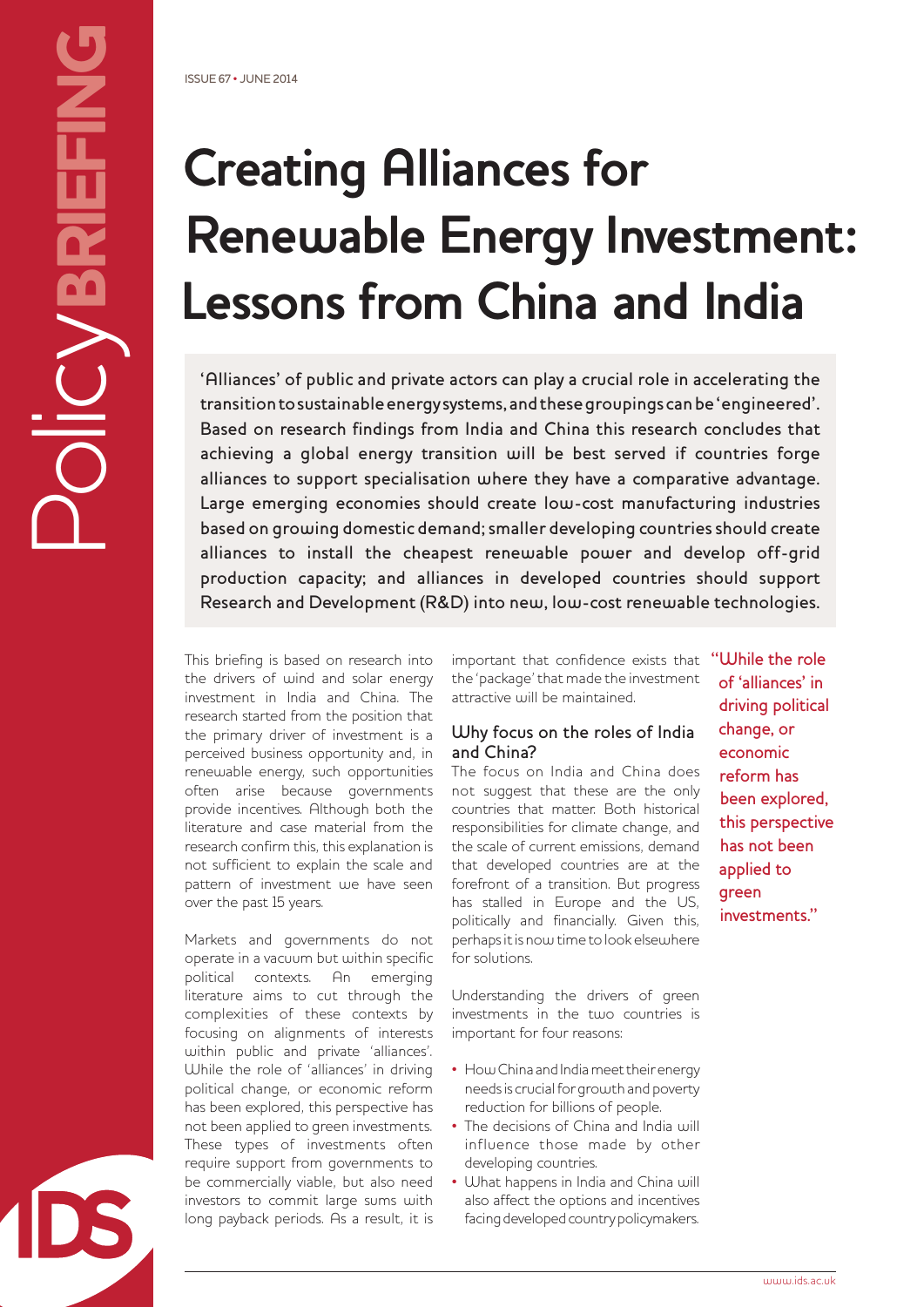• These direct and indirect effects may be pivotal in determining whether it is possible to shift the world onto a sustainable development path.

## The difference between unconstrained and sustained investment

The research examined two types of wind and solar investment: firstly, one which aims to create competitive manufacturing firms; and secondly, one which increases installed generating capacity (China used to make and export lots of solar panels, for example, but did not generate any domestic power from solar – i.e. it had no installed solar generating capacity). Alliances matter in both cases. Where investment led to the creation of globally competitive firms  $-$  as with China's wind sector – there is evidence of long-term strategic alliances between public and private agencies. On the other hand, where investment has not been sustained – as in the first phase of expansion of India's wind sector – there is a fracturing of previously successful alliances. Alliances that lose a key 'member', or lacked such a member from the outset, are likely to become unbalanced, reducing or eliminating their ability to achieve their goals.

Alliances can also become 'unbalanced' in the other direction, with increases in installed generating capacity. China's first rapid expansion of solar manufacturing capacity was made possible by listings on 'exuberant' overseas stock markets. The main actors – local government and firms in China, and international financial institutions – had strong incentives to list. The result, however, was a rapid expansion of global supply, causing prices to plummet and many solar firms to face solvency problems. In India, the unsustainable international expansion of Suzlon was also fuelled by access to international capital during a 'boom'. China's second overly rapid solar manufacturing expansion, in contrast, was made possible by state-owned banks being mandated to support strategic sectors in a downturn, which also led to domestic wind capacity expanding more rapidly than the grid could absorb.

Despite these different sources of finance, the common feature was effectively unlimited access to cheap funding, enabling alliances to achieve their objectives in an unconstrained way. Sustained investment, where the supply and demand for renewable energy grow together, is preferable to 'boom-type' finance where these can become rapidly unbalanced.

#### Two types of alliance: 'engineered' or 'uncoordinated'

'Engineered alliances' are deliberately forged to achieve a particular goal. In India and China, local or national governments, as well as commercial firms, have performed this role. To succeed, engineered alliances need an alignment of interest between actors sufficient to achieve a particular objective. Where these alignments are already broadly in place, the role of the 'engineer' is mainly one of coordination. A good example is the role Suzlon played in developing the 'end-to-end, captive power' wind model in India, where the company created an alliance of actors who were all sufficiently incentivised to perform their roles.

Where existing alignments are insufficient, they need to be created or enhanced. One example is the creation of a competitive wind industry in China, where the chief engineer was the central government. A strategic decision was taken and steadily implemented to engineer business opportunities (by creating and subsidising the domestic market) and ensure that the actors (manufacturing firms) needed to exploit these opportunities were ready and able to do so. To succeed, it is important that the interests of all key actors are aligned. When investors were unable to obtain sufficient returns in the research case studies, for example, the ability of alliances to achieve their goals was limited.

'Uncoordinated alliances' arise spontaneously when a group of actors see their interests align under particular conditions. Such alliances depend on maintaining these conditions as no particular agency is working to maintain them, as in the case of engineered alliances. Uncoordinated alliances are inherently precarious, and are thus less likely to endure over time.

Alliances also differ in breadth and depth. The deeper an alignment of interest, the more durable the alliance. Generally, the more actors in an alliance (i.e. its breadth) the fewer the shared interests of its members, and the less likely it is to last. This does not mean deeper alliances are necessarily better. Sometimes only a very broad alliance will do, and this will most likely be shallow, lasting only as long as needed. Different objectives require different forms of engineered alliance.

"To succeed, engineered alliances need an alignment of interest between actors sufficient to achieve a particular objective."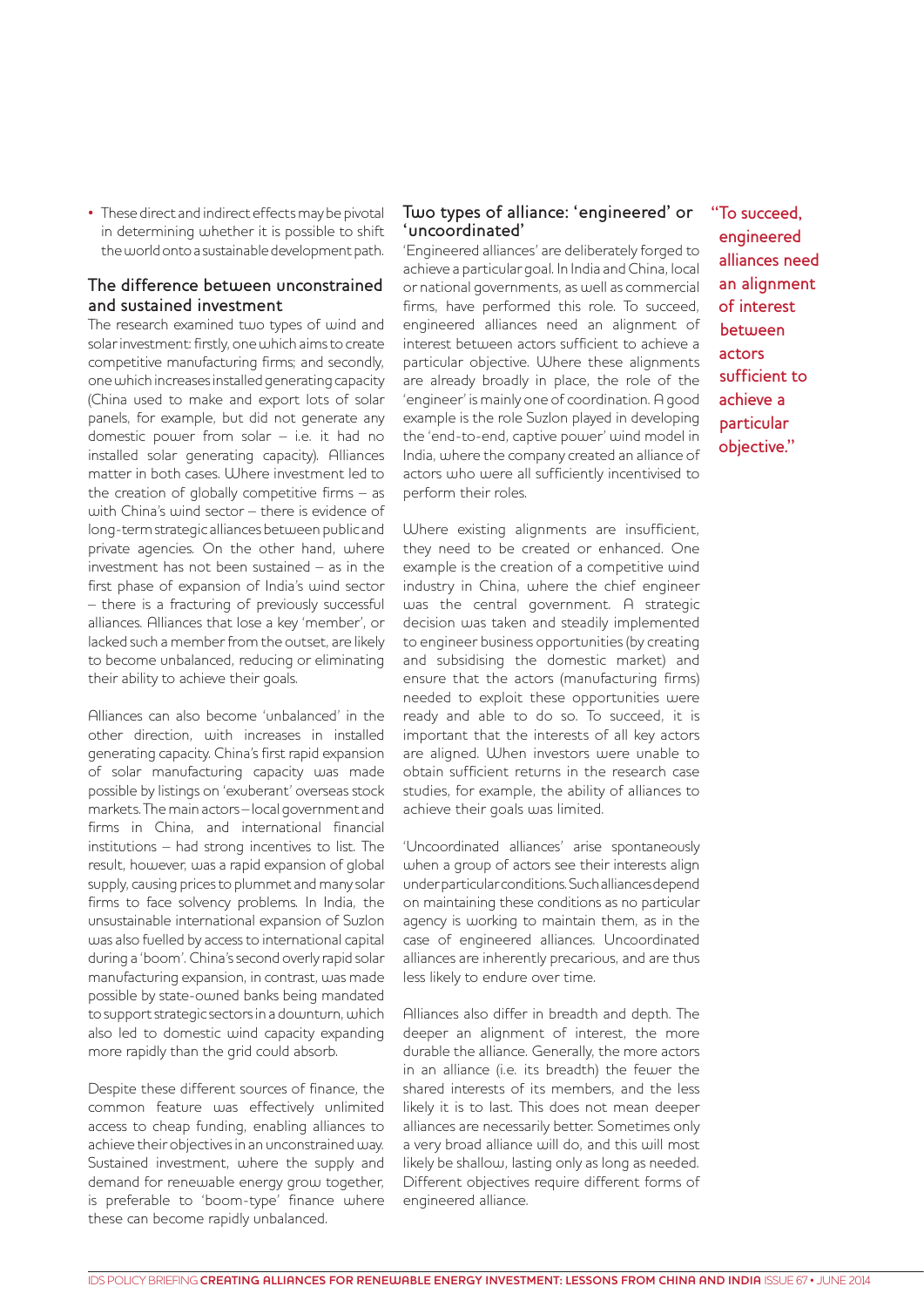## Policy recommendations

There are two main goals that national policymakers might pursue with respect to renewable energy: to increase the share of wind and solar energy in the national energy mix; and to create competitive manufacturing industries. The feasibility of achieving these goals relies on building alliances for sustained investment. However, policies should be tailored to local circumstances, as they vary from country to country.

#### **1. Large emerging economy policymakers should engineer and maintain an overview of stable deep alliances to support the creation of competitive firms in sectors with the most abundant, lowest-cost resources**

Manufacturing firms need a large and growing market. While this can be global or domestic, the latter may be preferable as it provides a more stable foundation for long-term growth and competitiveness. Increasing domestic generating capacity through concessions with strong local content requirements is important for the development of a manufacturing base. As well as a large domestic market, this takes a broad-based alliance of actors bound by deep alignments of interest. The state is most likely to have the tools and resources to engineer and maintain such an alliance.

But there are limits. The closer the alignments of interest, the less these need to be artificially maintained. When attempting to develop renewable industries, it is therefore best to focus on areas where the country has abundant resources which can be developed at reasonable cost. Renewable technologies which are most economically viable – given the country's resources and energy cost differentials – will require less artificial engineering, and be more stable over time.

Alliances can become unbalanced when new actors join or important players leave. This requires engineers to have a clear overview of shifting interests, and maintain a balance. For example, the need to produce energy at as low a cost as possible has to be balanced with the need to provide sufficient returns for investors. To avoid the emergence of 'bandwagons', however, returns should be sufficient but not excessive. Unconstrained access to cheap finance is a particular risk.

#### **2. Policymakers in smaller developing countries should focus on engineering alliances to support low-cost renewable energy, and off-grid innovation in production and generation**

Realistically, smaller developing countries are unlikely to develop competitive manufacturing industries in large-scale renewable energy systems. Given this, the relevant policy questions are: which renewable technologies should be deployed; and are there other low-carbon areas where competitive productive capacity could be developed?

For the first question, technologies where resources are abundant and costs lowest are preferable. It may still be, however, that these are more costly than fossil-fuel alternatives, and so require credible subsidies to be competitive. Given that low-income countries have limited resources and no responsibility for climate change, who should provide these subsidies? Here, different forms of alliances, with donors providing finance for subsidies, and working with governments, local developers and financiers could ensure that energy remains affordable.

A priority of central governments in India and China has been to increase the supply of energy for national grids, rather than off-grid systems. This may offer a potential niche for smaller developing countries, where connecting rural communities may be more feasible (and economically viable) with off-grid systems. The experience gained in meeting these challenges could be a route to creating competitive productive capacity. 'Engineering' alliances with donor agencies, and technology companies from donor countries, could be potentially fruitful.